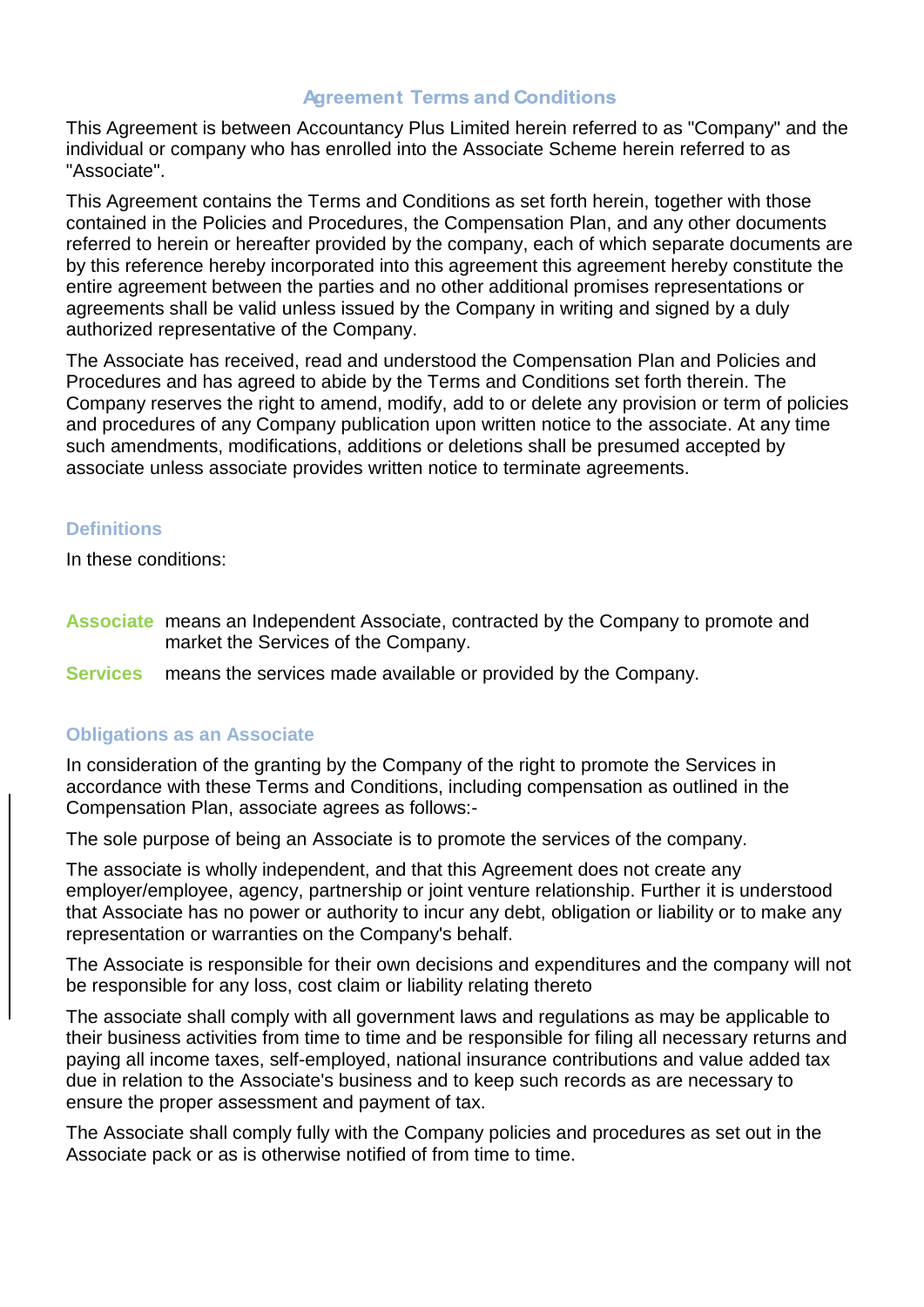The associate shall present and market the services and business scheme, ethically and professionally and to use associate's best judgement and endeavours to promote the services on a continuing basis.

The associate understands the use of media advertising for services of the Company is expressly prohibited except with the prior written approval of the Company. Such written approval shall be required at least 10 working days before the intended publication or transmission date, unless otherwise expressly approved by the company. Media advertising includes, but is not limited to newspapers, magazines, radio television and the Internet.

#### **Data Protection**

It is understood and agreed to by both parties that information, including information related personally to the associate, such as address and other details, will be retained by the Company on a computer database and the information may be used by the company for such purposes as the Company may decide at its sole discretion is in the best interests of the Company. It is also acknowledged that such information may be disclosed as the Company sees fit. The associate hereby consents to such disclosure.

All Data will be processed and stored in accordance with the Data protection Act 1998.

# **Confidentiality and Non-Compete**

The associate shall, at all times, treat as confidential and in the nature of a trade secret the proprietary practices and other information which are held and protected by the Company as confidential information and not to use or disclose to any third party such confidential information or trade secrets. Confidential information includes, but is not limited to, information such as Service Structure summaries provided by the Company to the associate as well as information prepared by the associate for the sole and exclusive purposes benefiting the company.

Associate shall not make any claim, statement, representation or warranty relating to the Services provided by the company or regarding the Company itself or method of operation of the company which are not contained in the literature provided and are not truthful.

The associate shall not, at any time, make unauthorized use of any copyright, trademark, trade name, slogan, symbol or colours scheme of the Company without prior written permission. However, the associate shall be entitled to use any official marketing materials or samples or sample products specifically provided by the Company.

The associate shall not participate in a business scheme promoted by any other company whose service is competition either directly or indirectly with the Services offered by the Company

During the term of this Agreement or any renewal thereof or for a period of 90 days after the termination of this Agreement for any reason whatsoever, associate agrees not to take or encourage any action or make any statement, the purpose of which would be to interfere with the Company's contractual relationships with any other associate or clients and without prejudice to the generality of the foregoing not to directly or indirectly contact, solicit, entice, sponsor or accept any associate into opportunities in schemes in any company other than this Company or to cease being an associate.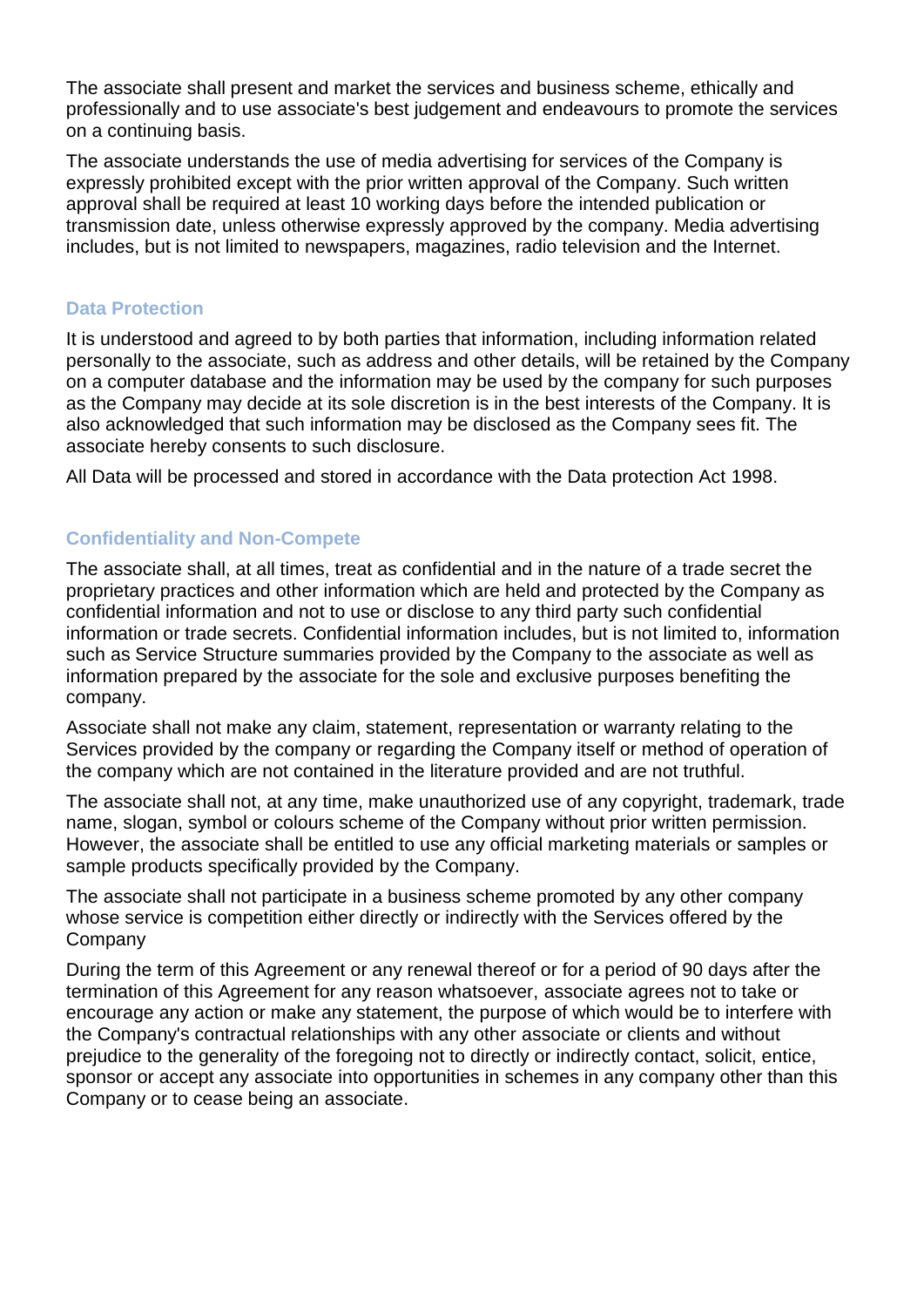### **Termination**

This Agreement shall be reviewed and be available for renewal no less often than annually. The Company reserves the right to review more frequently, as it deems necessary.

Prior to renewal, associate may terminate this Agreement at any time by giving 14 days written notice to the Company

The company may terminate this Agreement at any time prior to renewal without cause by giving 30 days written notice to the associate

The Company reserves the right to terminate this agreement at any time forthwith upon giving written notice to the associate that the Company has reasonable cause to believe the associate has acted in contravention of the terms of this Agreement or otherwise against the best interests of the Company.

Upon termination of this Agreement by either party, the associate shall return to the Company any materials in the associate's possession that have been provided to the associate for use in this endeavor .This shall include any and all materials and information that are covered above in Section 4. Failure to return such items within 30 days of termination shall be considered a breach of the terms of this Agreement and the Associate shall be liable for any and all legal or financial implications stemming from such breach

# **Obligations of the Company**

The Company will make available the Policies and Procedures and Compensation Plans as contained in the associates starter pack on request.

The Company is obliged to allow Associate to market and promote the Services to anyone residing in any geographic area in which the Company's Services are available. Notwithstanding, there is no obligation on the part of the Company to provide the associate with any exclusivity to a given geographic or demographic area except as it deems absolutely necessary for the benefit of the Company

The Company shall use all reasonable efforts to supply the associate with information and materials necessary to market the services of the Company effectively and successfully.

The Company shall compensate the associate for their efforts in line with the Compensation Plan provided and as from time to time, amended or modified

### **Waiver**

Failure or delay in exercising any right under this Agreement on the part of the Company shall not operate as a waiver thereof

# **Conflict**

In the event of a conflict or inconsistency between this Agreement, the Compensation Plan, the Policies and Procedures, and any other documents referred to herein, the terms of this Agreement shall prevail.

### **Notices**

Any notice given under this Agreement may be delivered personally or sent by first- class recorded delivery posted to the address of the other party set out in this agreement or to such other address as shall have been notified from time to time in writing by one party to the other. In respect of any notice given by associate to terminate this agreement, such notice shall, when given by post start to run in the day when such notice was posted by first-class recorded delivery post to the company.